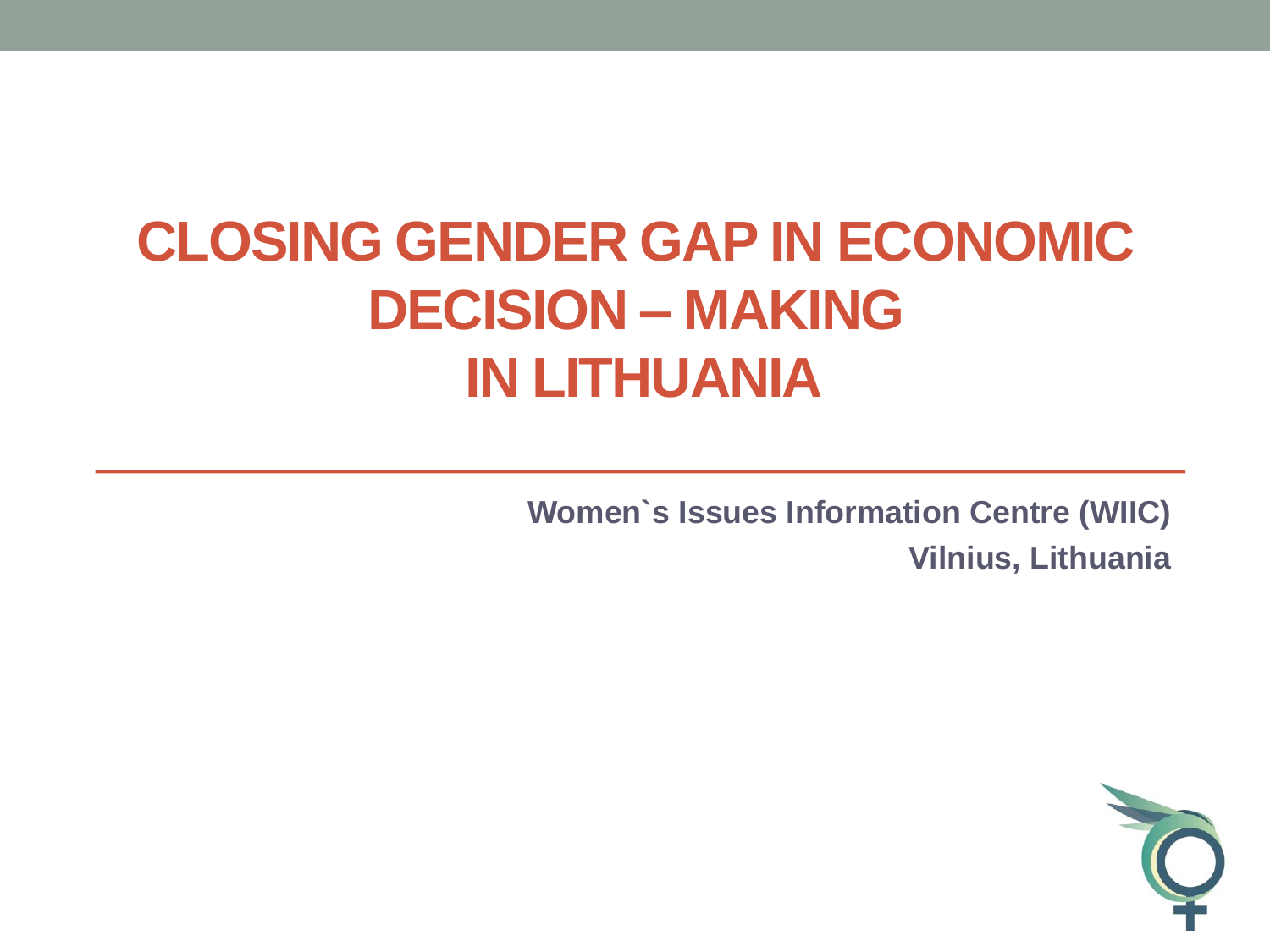#### **General objective of the project**

- to approach, measure and communicate relevant measures,
- to improve women representation in positions of management and leadership,
- to promote gender balanced representation at the various levels of the hierarchy in, primarily, public and private companies in all sectors of Lithuania.

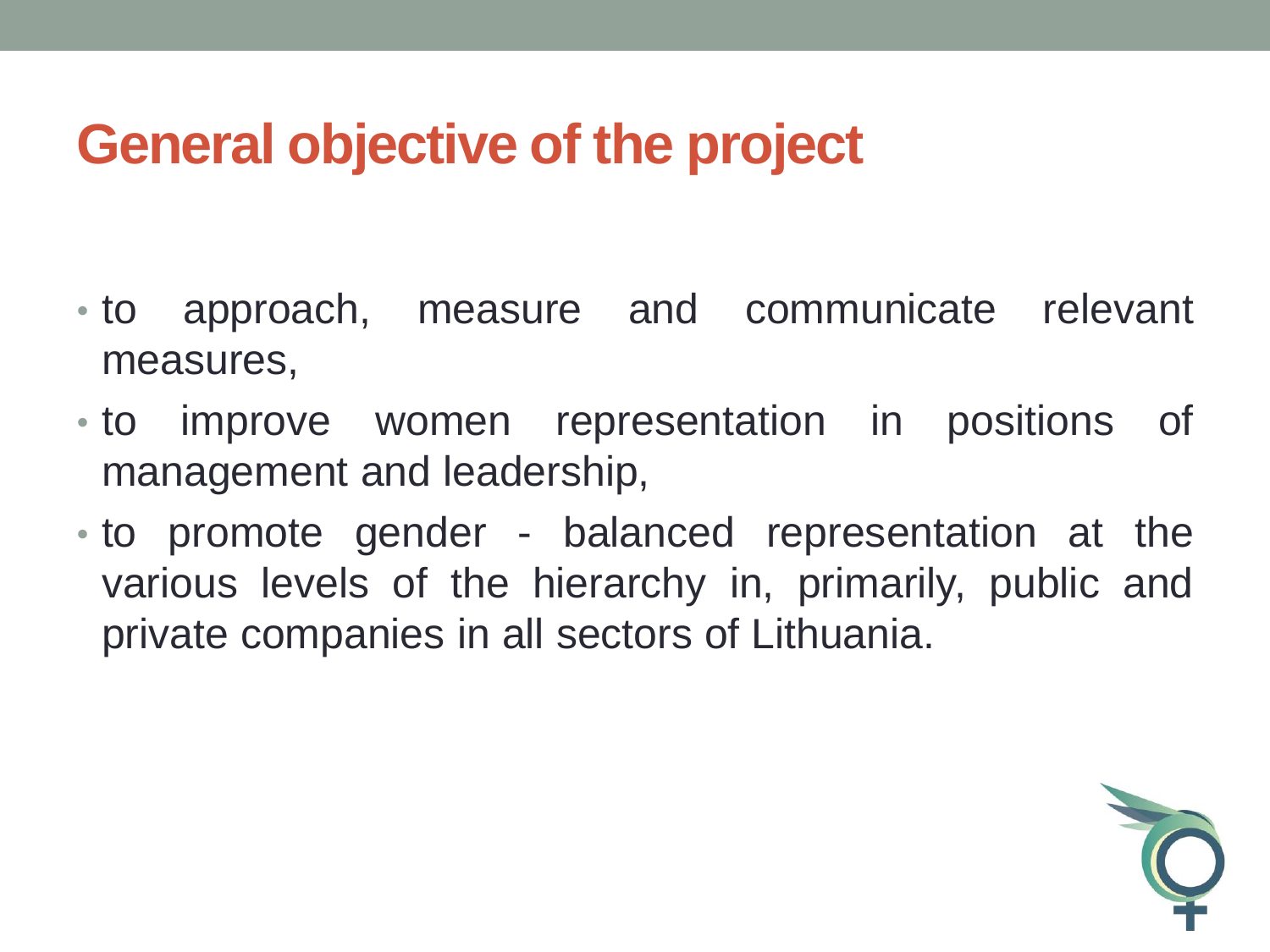#### **Specific objectives**

- to analyze business leadership situation with a particular attention on gender dimension in boardrooms at national level as well as the composition of the boardrooms of both public and private enterprises in Lithuania;
- to foster politicaal and business competence on and commitment to gender-balanced economic decisionmaking;
- to gender-mainstream the main actors and target groups of the project;
- to raise awareness of broader society on economic and social benefits of gender balance in decision-making;
- to promote positive image and rhetoric for gender balance in decision-making and temporary specific measures.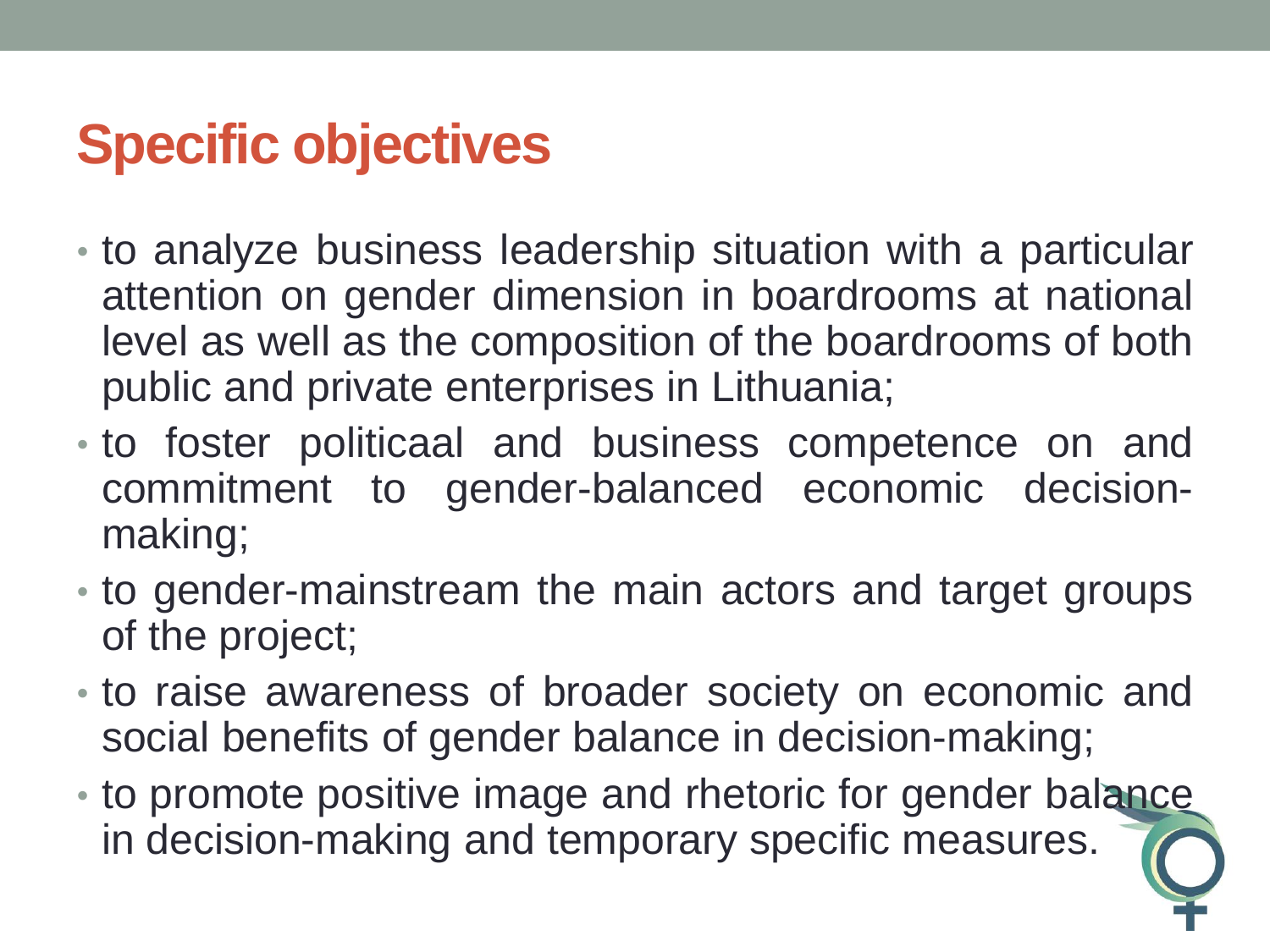#### **Project activities**

Project activities are implemented under four streamlines. Each of them has a responsible partner:

- **Activity 1**: Project coordination, management and project result dissemination on EU level carried out by MSSL.
- **Activity 2**: In-depth study implemented by University of Siauliai (Gender studies center)
- **Activity 3:** Trainings implemented by OEOO.
- **Activity 4:** Awareness raising campaign implemented by WIIC.

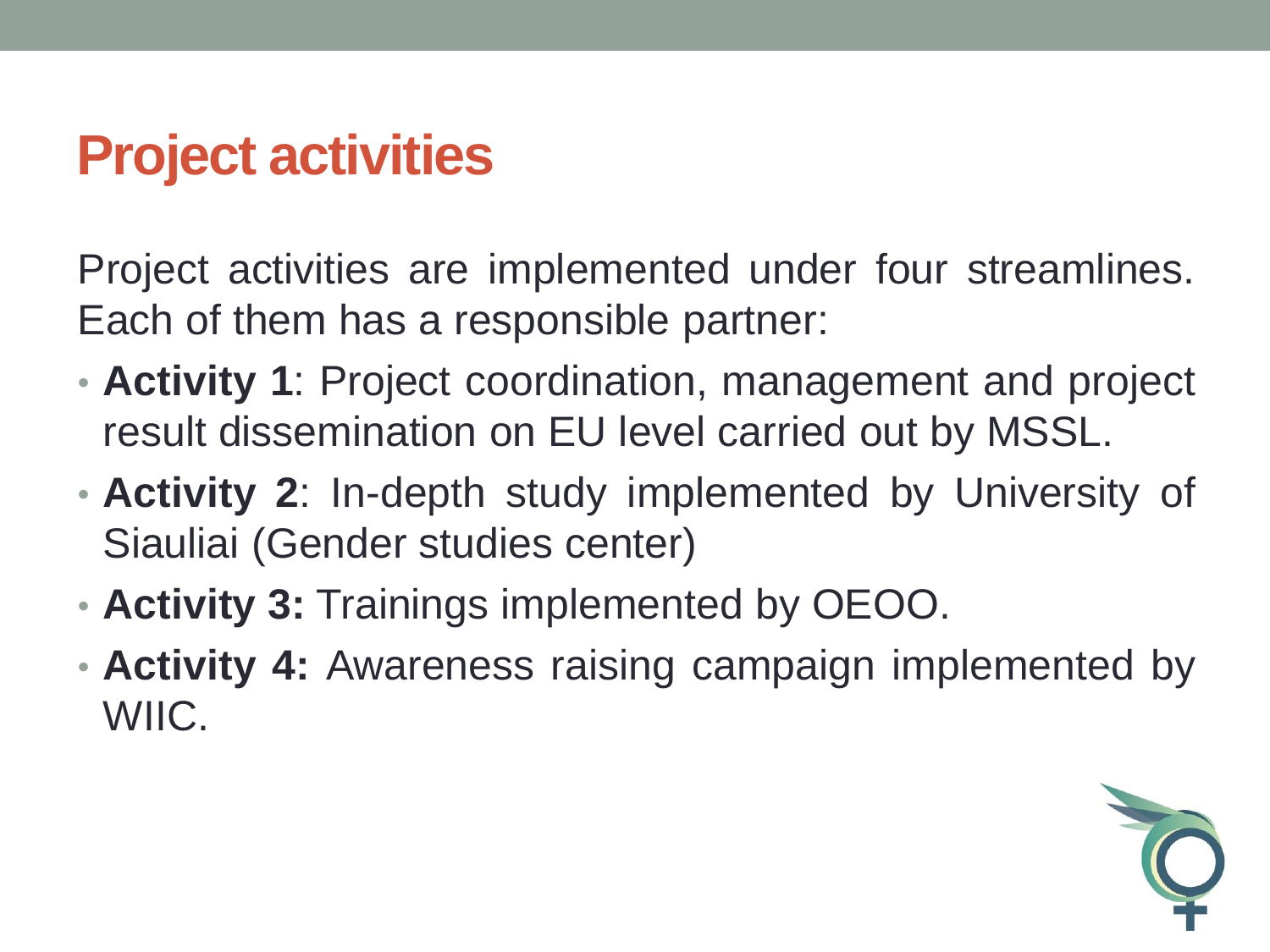#### **In-depth study**

Rationale of the survey is based on the complex approach to collect exhaustive and comparable information on relevant issues as state of art of women in boardrooms in Lithuania.

The main aims of the study :

- to study business leadership situation by improving knowledge on the gender dimension in women in boardrooms at national level;
- to collect data and establish database monitoring the numbers of men and women in key decision-making positions;
- to develop country specific recommendations on strengthening the presence of women at all decision-making levels of companies.

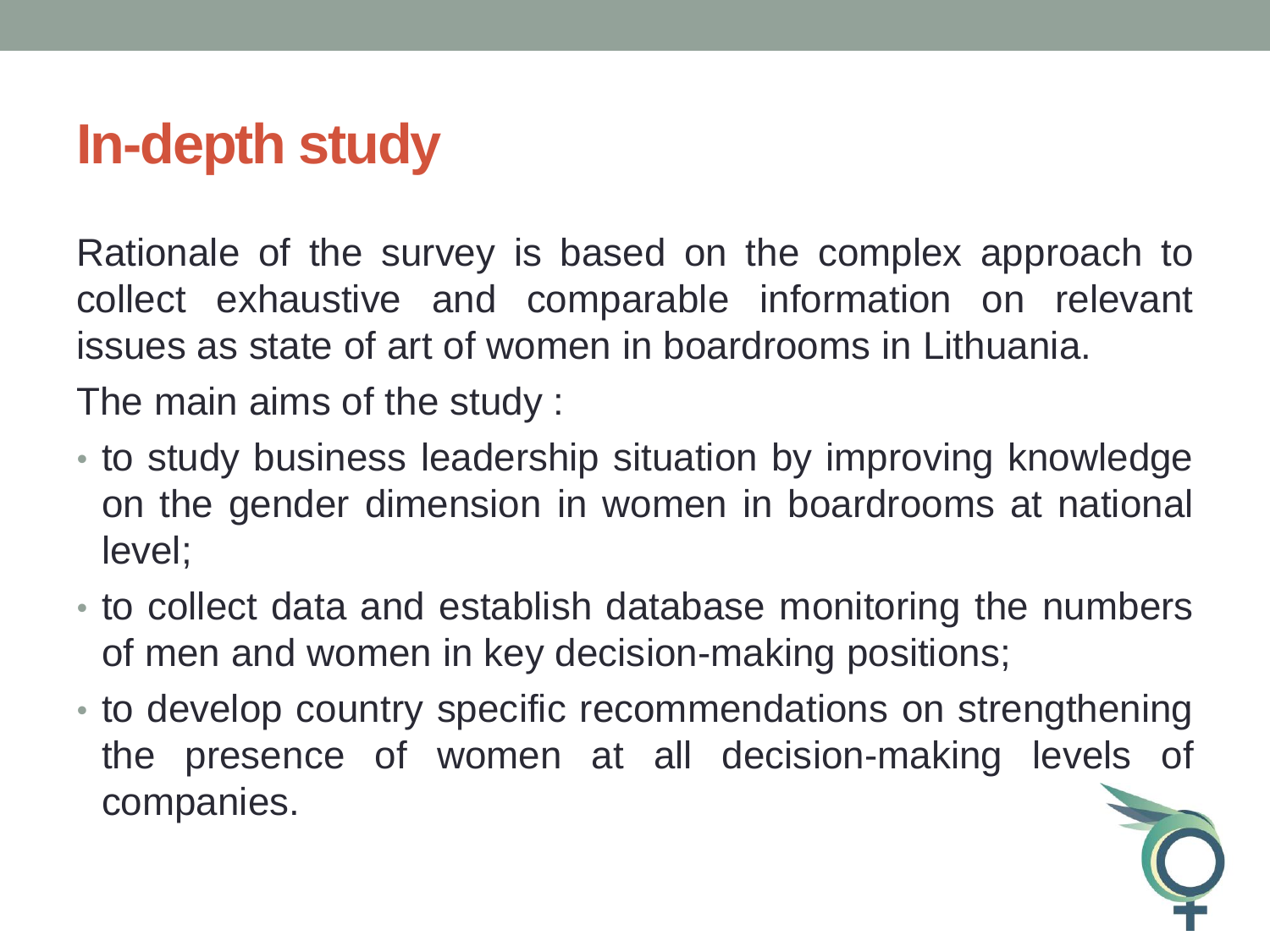#### **Trainings**

- Skills and awareness necessary to implement gender mainstreaming are crucial for social partners and civil servants who are responsible for policy making and political agenda design;
- A cycle of trainings (3x2 day seminars) for 4 specific target groups: civil servants, business stakeholders, trade unions and journalists;
- Training seminars structured by using the good practice from previous PROGRESS projects, consisting of 3 strands:
	- business strand (representing business stakeholders)
	- moral strand (representing trade unions, NGOs)
	- legal strand (representing civil servants).

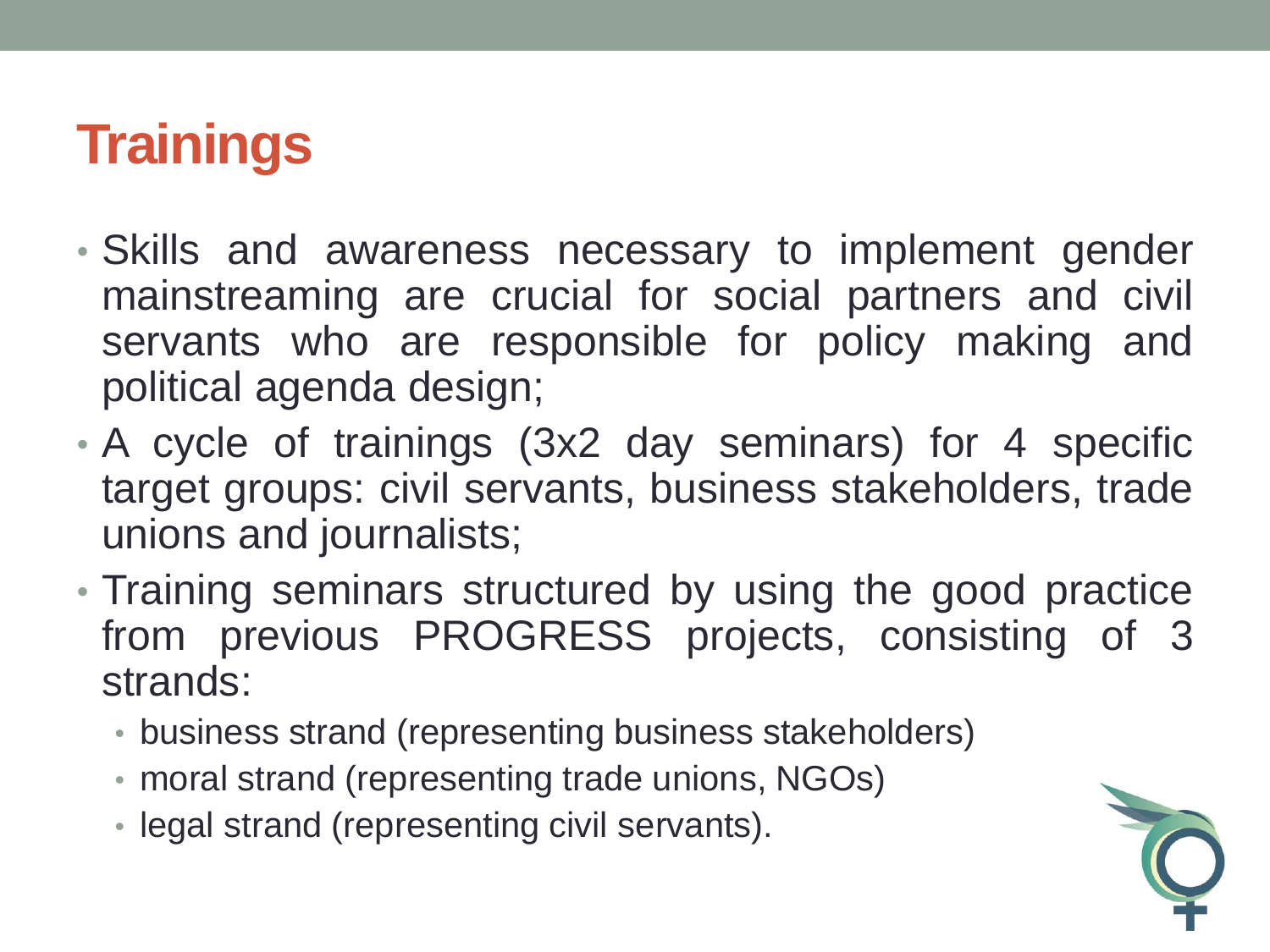#### **Women's Issues Information Centre (WIIC)**

- NGO, actively promoting gender issues in Lithuania, and one of the best working umbrella women's NGOs in Lithuania since 1996.
- The goal of the Women's Issues Information Centre is to seek equal rights and opportunities for women and men in Lithuania.

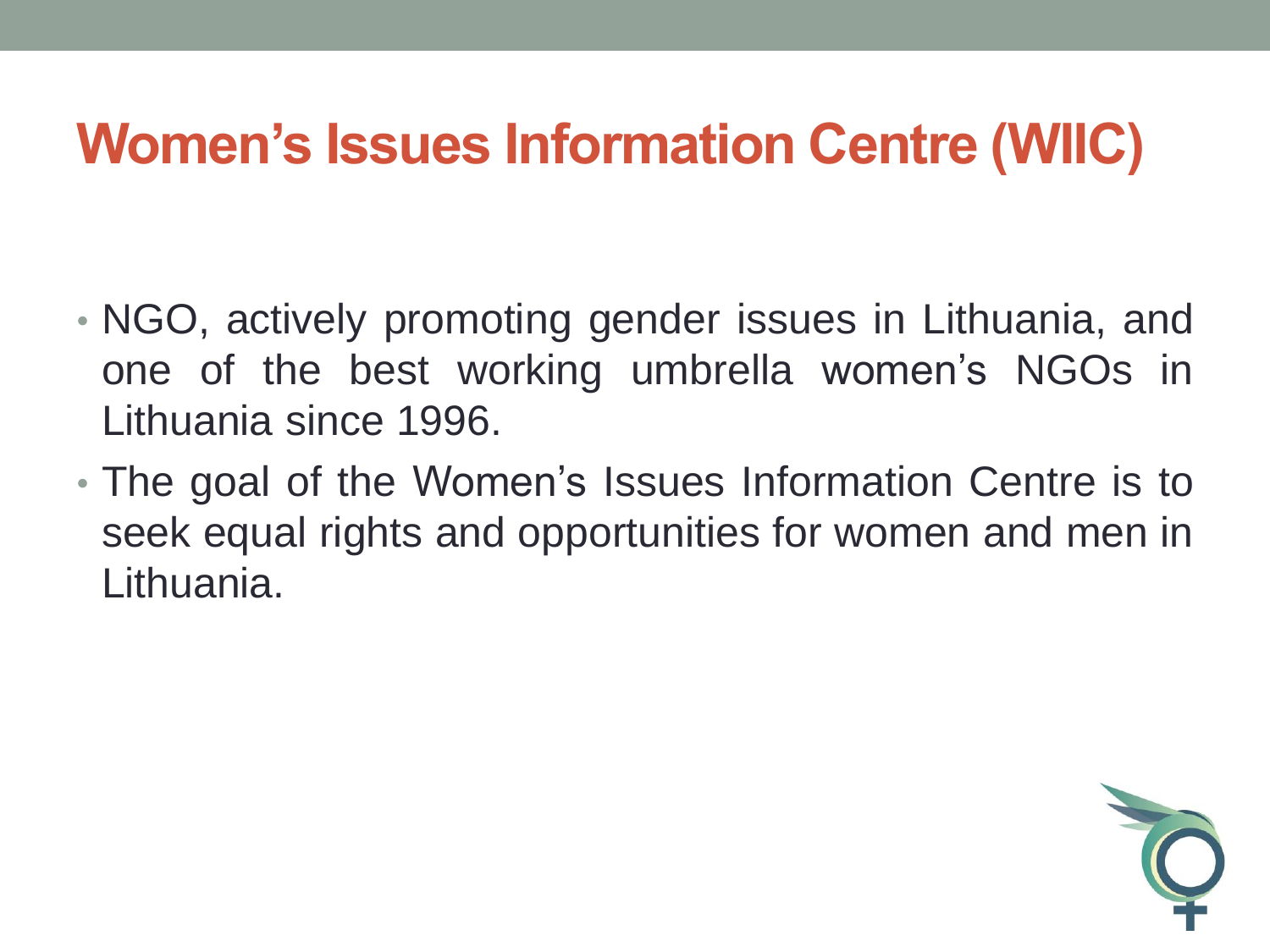## **Awareness raising campaign within the project implemented by WIIC (1)**

- women make up half of Lithuanian population, but only a small fraction get as far as the corporate boardroom;
- 89 % Lithuanian citizens agree with the fact that the number of women in senior corporate positions should be the same as men (Euro Barometer data, 2011);
- pushing "the glass ceiling" encourages other young female professionals to pursue a career and the whole society benefits by closing gaps over access to resources and opportunities for women in general.

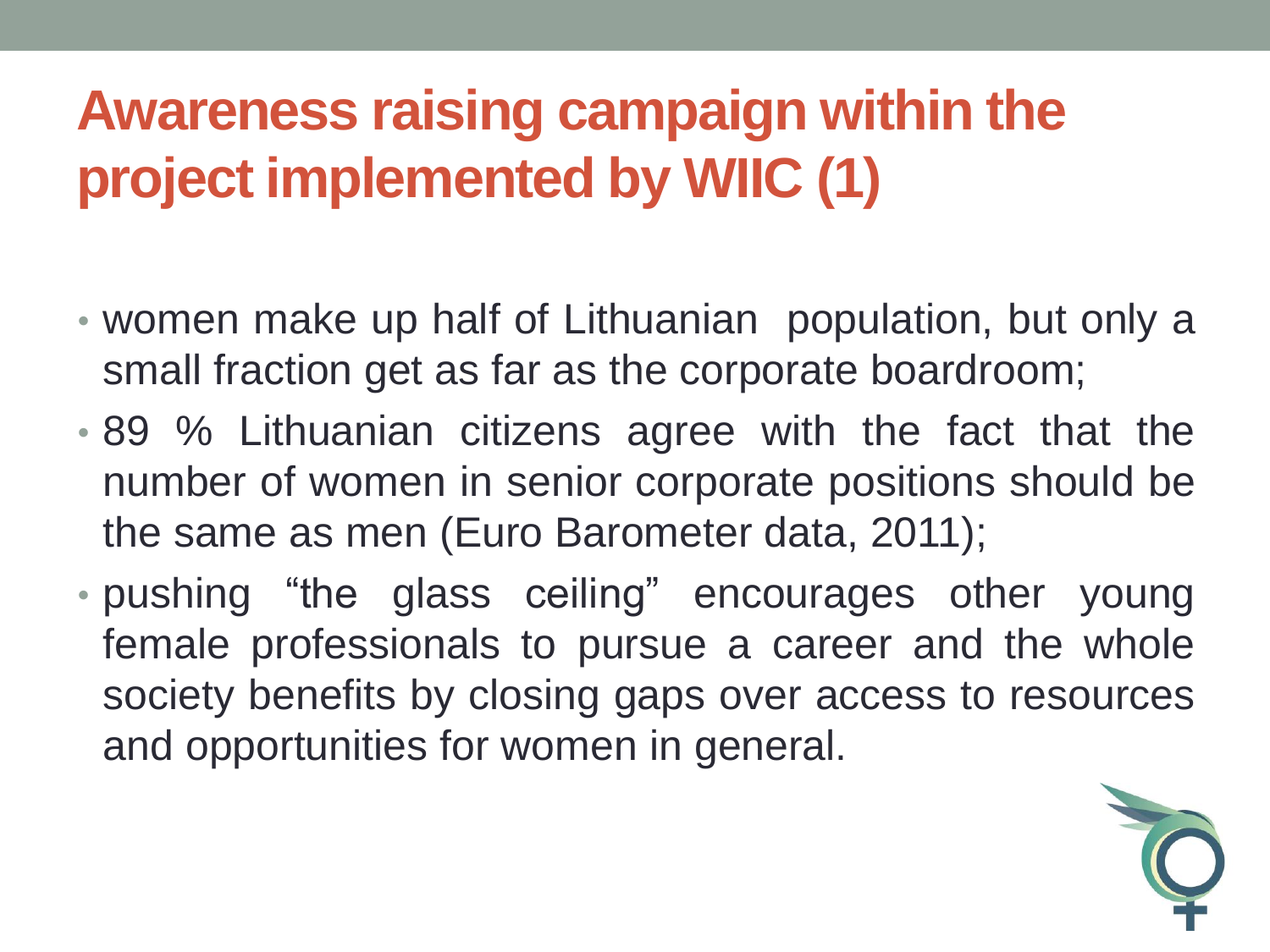## **Awareness raising campaign within the project implemented by WIIC (2)**

Two streamlines of awareness campaign are projected:

- eliminating gender stereotypes and attitudes as main obstacle understanding Gender mainstreaming benefits;
- promotion of and supporting female professionals pursuing career.

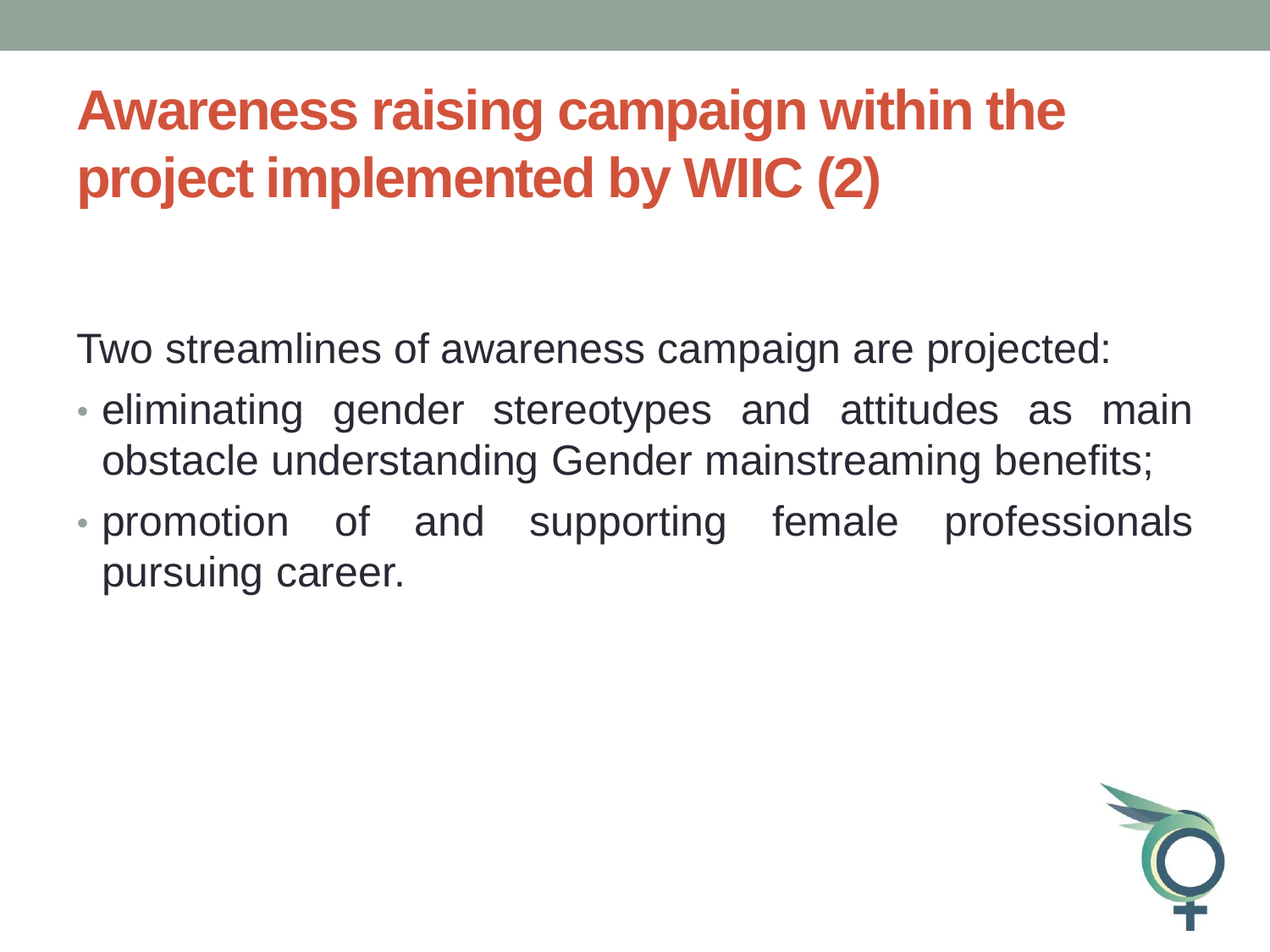#### **Eliminating gender stereotypes and attitudes**

#### *Activities planned:*

- Creation of internet platform for promoting equal participation of women and men in decision making.
- Initiative in the business media on the themes/articles about the benefits and problems of women participation in the economic decision-making.
- Promotion and development of the Internet Platform.
- Equal Workplace contest. In the frames of the project 2 annual contests will be held in 2014 and 2015.
- Project's international conference on best practices exchange among EU countries and Lithuania indebt study findings presentation.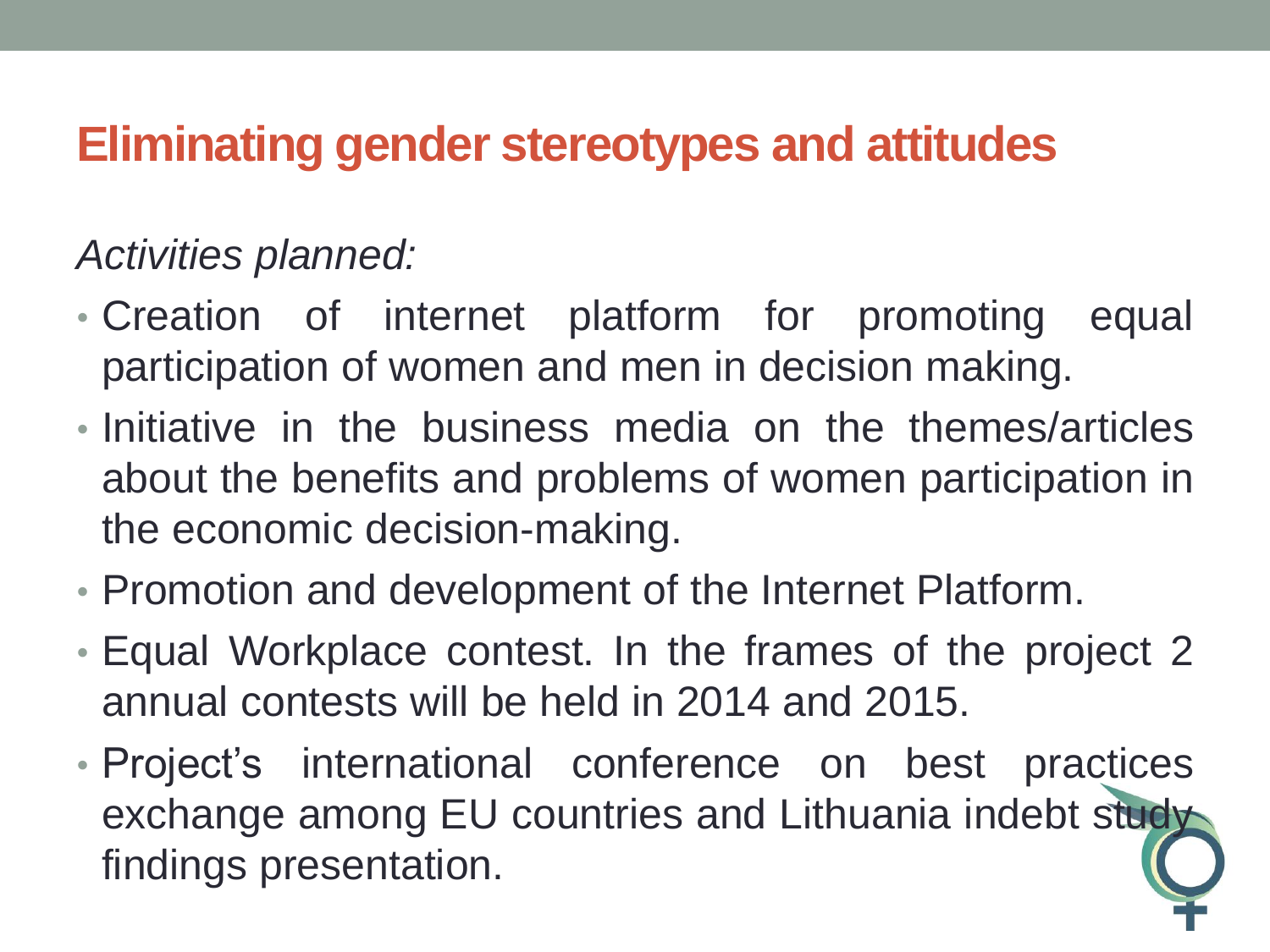# **Virtual internet platform**

lygus.lt/progress/ rad 【 FB <mark>& Trello Mg ① press <\*</mark> DMS 泰 MICe Q h <mark>&</mark> Go ② TR 圖 Calls 圖 euv <mark>m</mark> m <del>○</del> food 字 Ce & Oru & d ❸ Swed © Pašto G a t Turite klausimų arba jau ieškote atsakymų į juos? Pasirinkite dominančią kategoriją: FINANSU VALDYMAS **MARKETINGAS** VIEŠIEJI RYŠIAI VERSLO KŪRIMAS LYDERYSTĖ VERSLO TEISĖ KITA Nuoseklus karjeros kelias ir 2003 metais pasiektas vienos stambiausių užsienio **AVI** kapitalo draudimo bendrovių AVIVA generalinės direktorės postas. Asta Monika Čereškaitė Grabinskė – veiklios karjeros moters pavyzdys. Ji puikiai žino, kokia turi būti kyderė ir kaip įveikti "stiklo lubas". Jurgita Judickienė Daugiau apie Astą Ingrida Šimonytė Atsako į klausimus apie lyderystę Rūta Vanagaitė Daiva Lialytė Justė Tušaitė



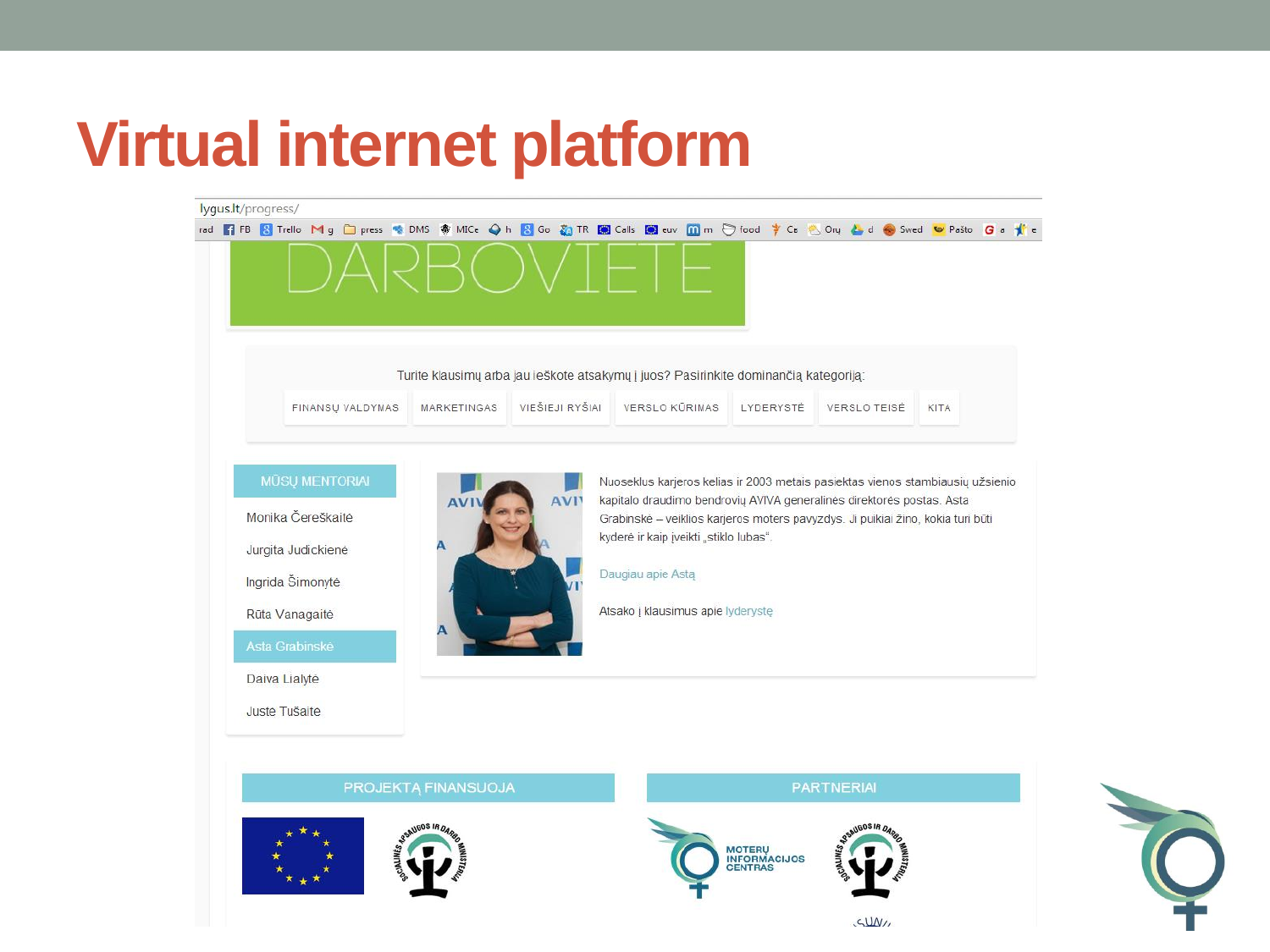#### **Virtual internet platform (1)**

- Virtual internet platform "**Progress"** for business consultations is organized.
- Team of the professional business women (mentors) formed from experts, consult and advice the companies that have difficulties or are motivated to participate in the consultations.
- The consultancy is given in the areas of finance planning, business development, work force, taxes, market situation and others that are vital in businesses.

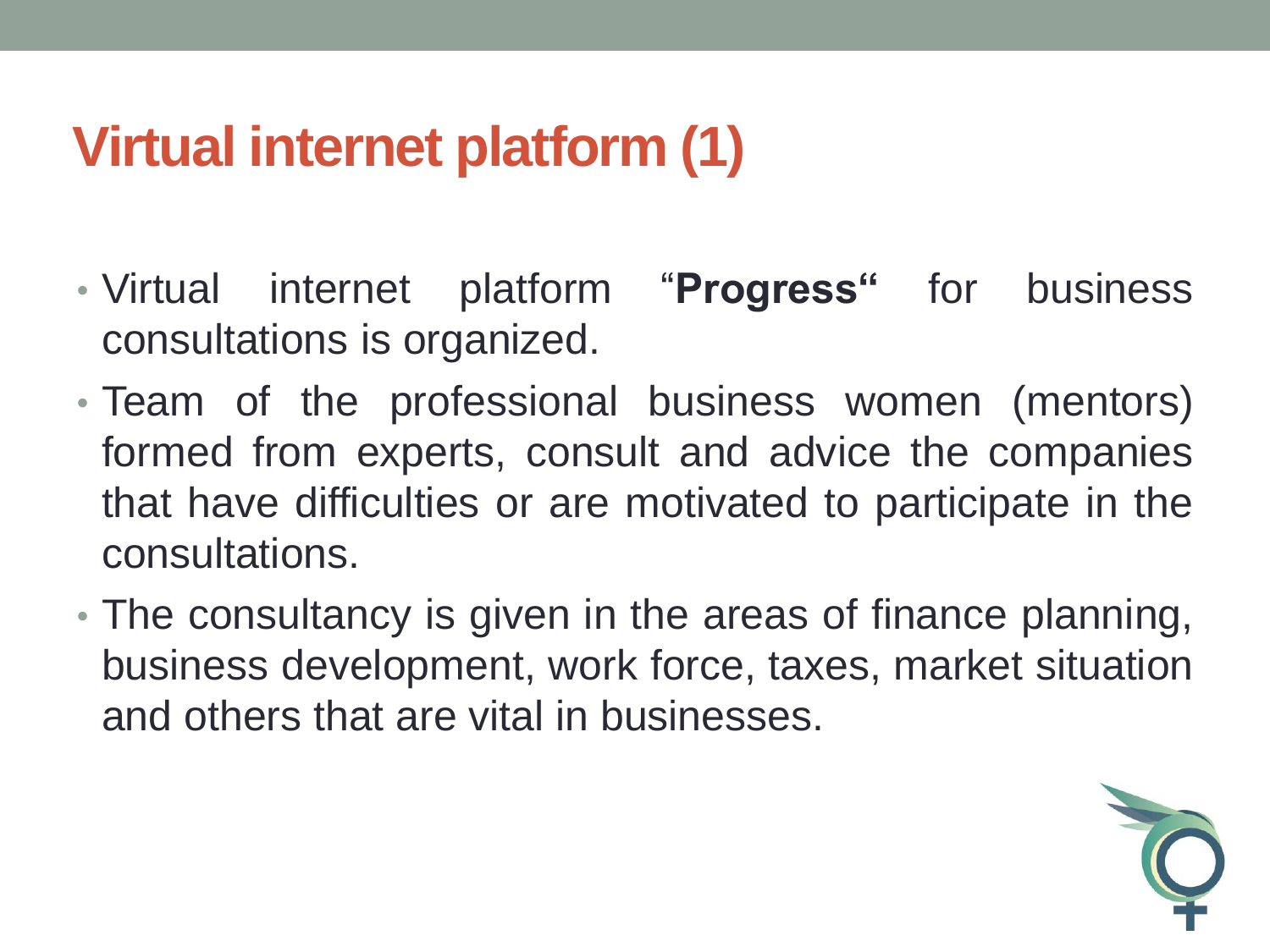#### **Virtual internet platform (2)**

- Themes for consultation on the platform: entrepreneurship, law, finance, leadership, marketing. Two mentors are assigned for each subject.
- Significant and well known professional women in Lithuania agreed to participate in the project:
	- Ingrida Šimonytė former Lithuanian Minister of Finance, Vice-President of the Board of Lithuanian Bank,
	- Rūta Vanagaitė politician and social activist,
	- Asta Grabinskė General director of International insurance company AVIVA,
	- Daiva Lialytė head of one of the largest PR agencies in Lithuania Integrity,
	- Monica Čereškaitė businesswoman, owner of a large family business company,
	- Justė Tušaitė auditor.

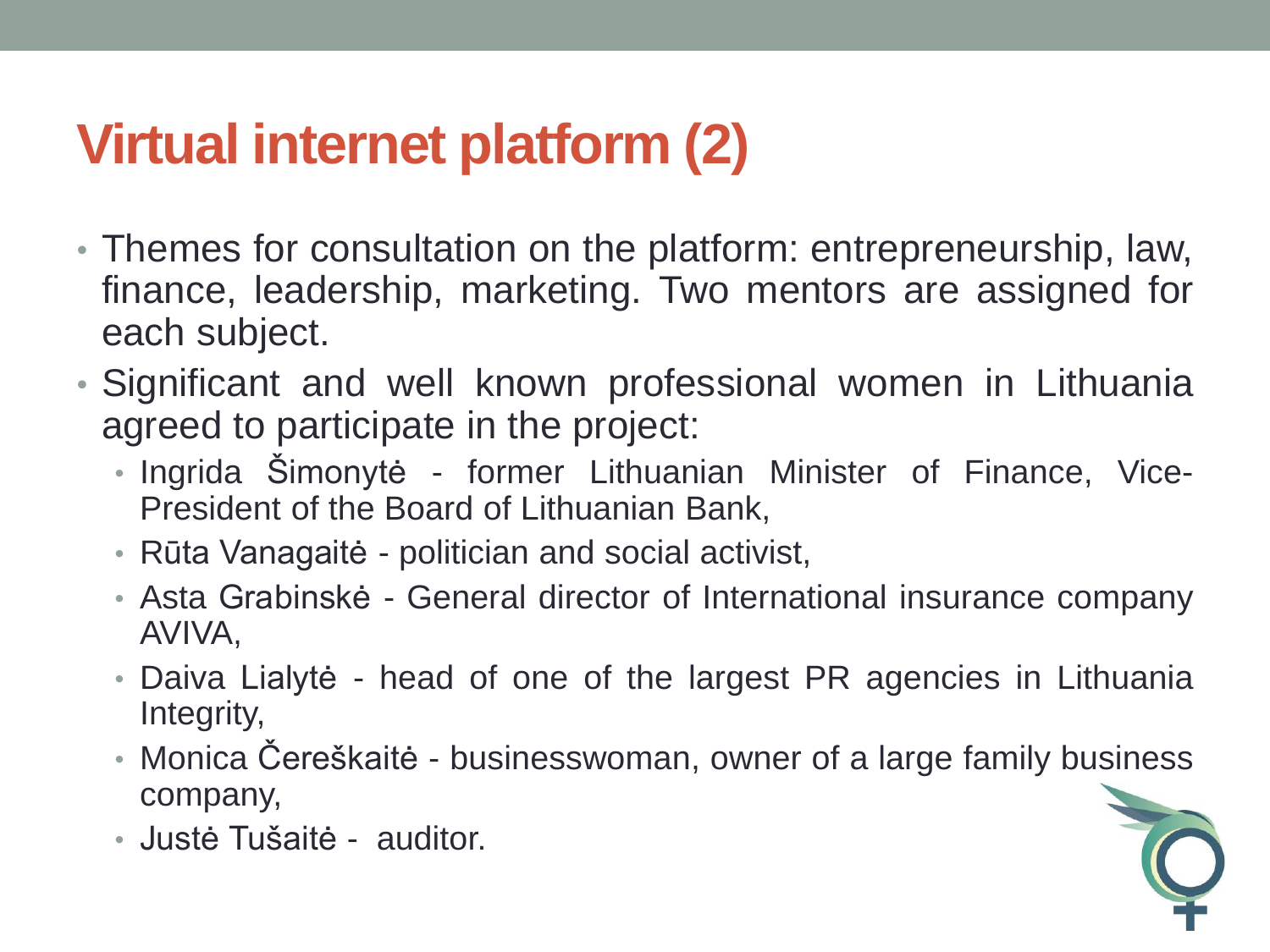#### **Equal workplace contest**

- It is being organized annually by the WIIC (for the fourth time in 2014).
- The aim of this contest is not only finding a company in which employees feel safe and valued, but also to encourage every working man or woman to pay more attention to the workplace atmosphere, working conditions, namely peer communication in terms of gender equality.
- Motto of the contest "Break the glass ceiling".
- A questionnaire has to be answered by the employees of the companies.
- In order to attract more participants each week an additional question is published weekly (extra award for that).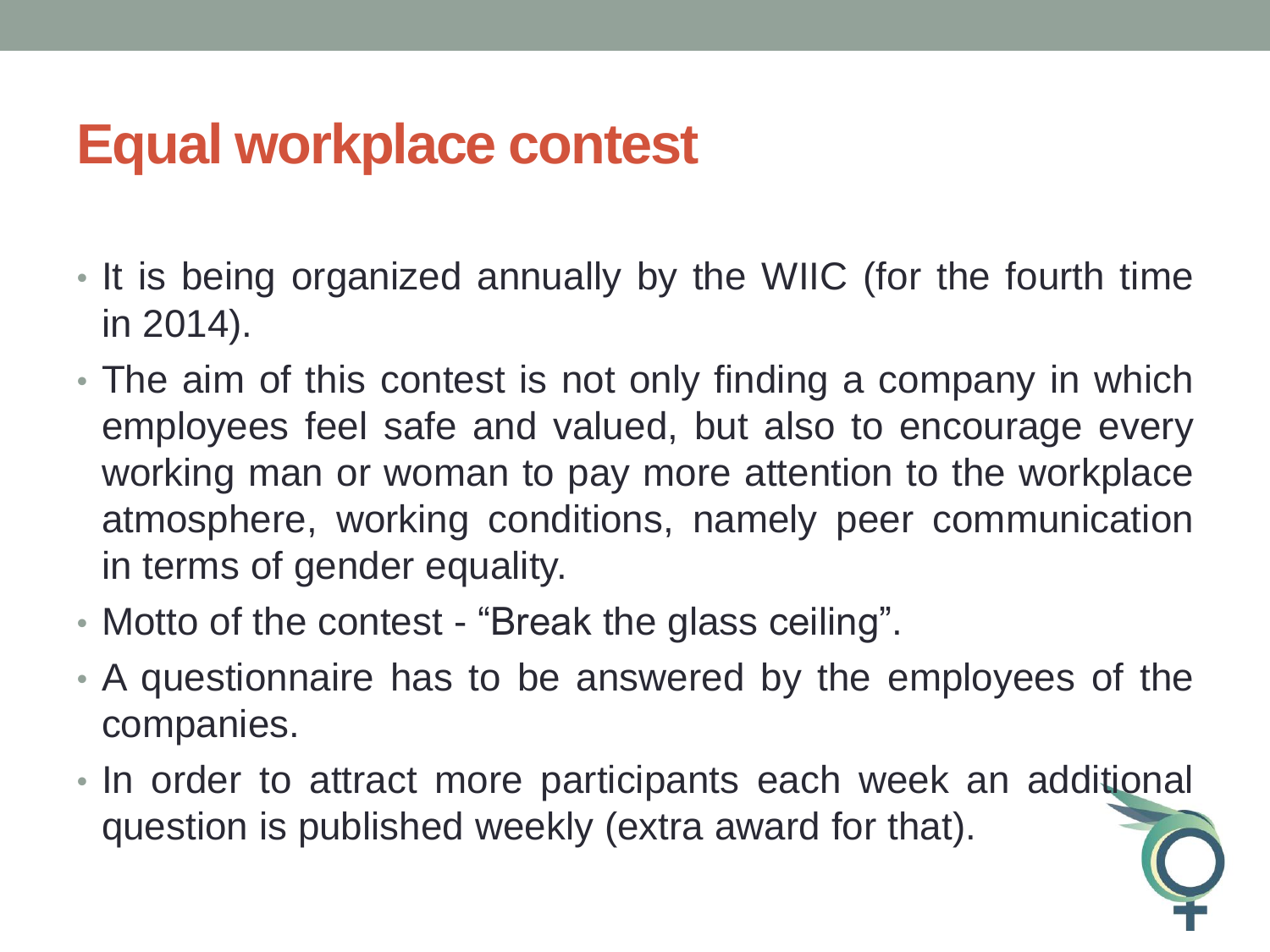#### **Structure of the main questionnaire**

- Personal questions (gender, age, position and duration of the work, place of residence);
- General questions (How do you assess your workplace etc.)
- Questions on the flexibility of working conditions
- Questions on the salary in workplace
- Questions on the sexual harassment in workplace
- Questions on the parenting / motherhood
- Open ended questions.

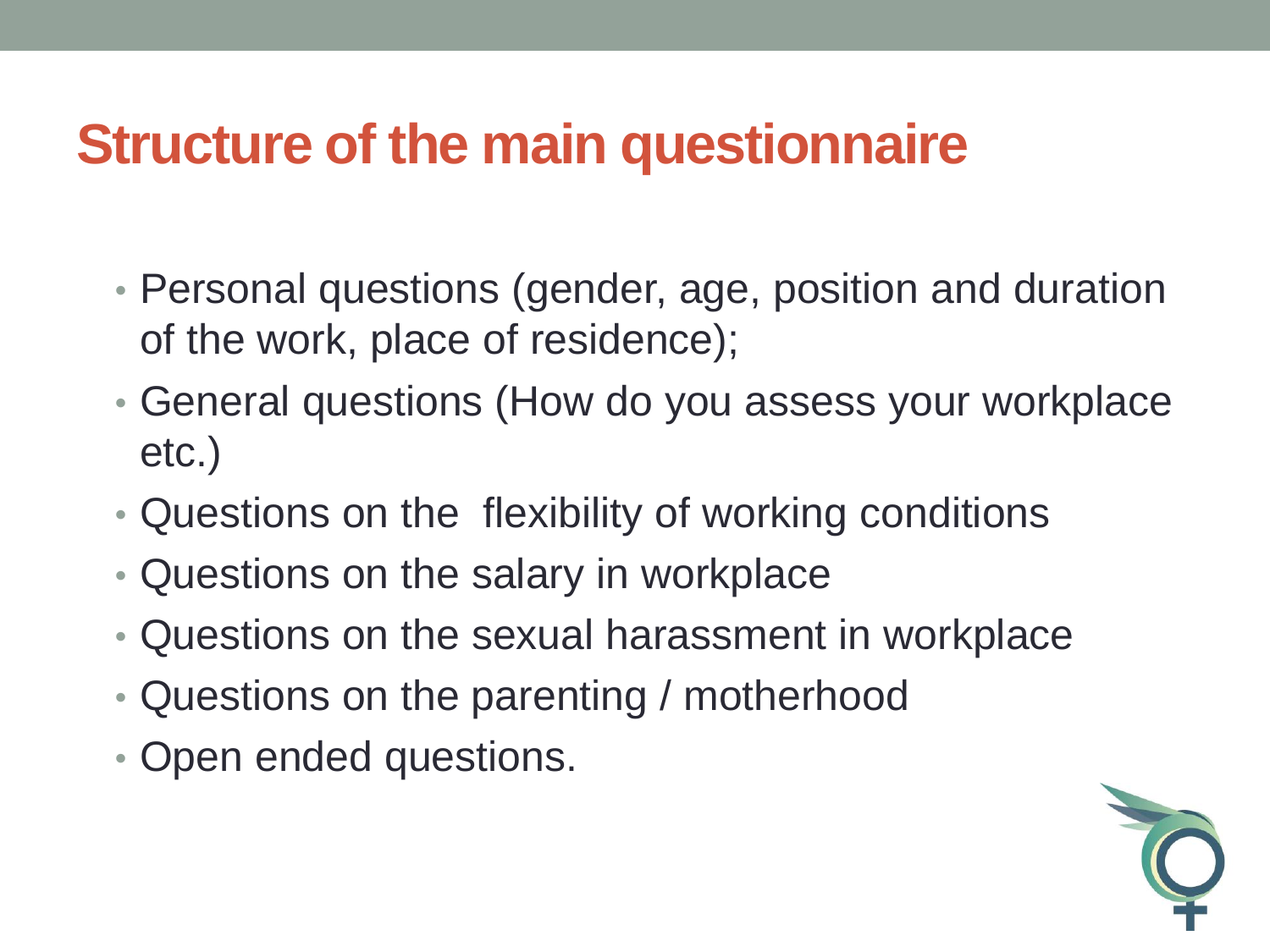#### **Questions of the week**

- Glass ceiling effect. What is it?
- If a man for the same work would be paid 100 Litas, how much would a woman get for it?
- Women's and men's reasons for unequal pay?
- Aldona working as X company's chief executive officer, and John - as CEO of Y company. Who earns more?
- What is a "mother's day off"?
- The school employs 32 women and 2 men. Who runs the school?

![](_page_15_Picture_7.jpeg)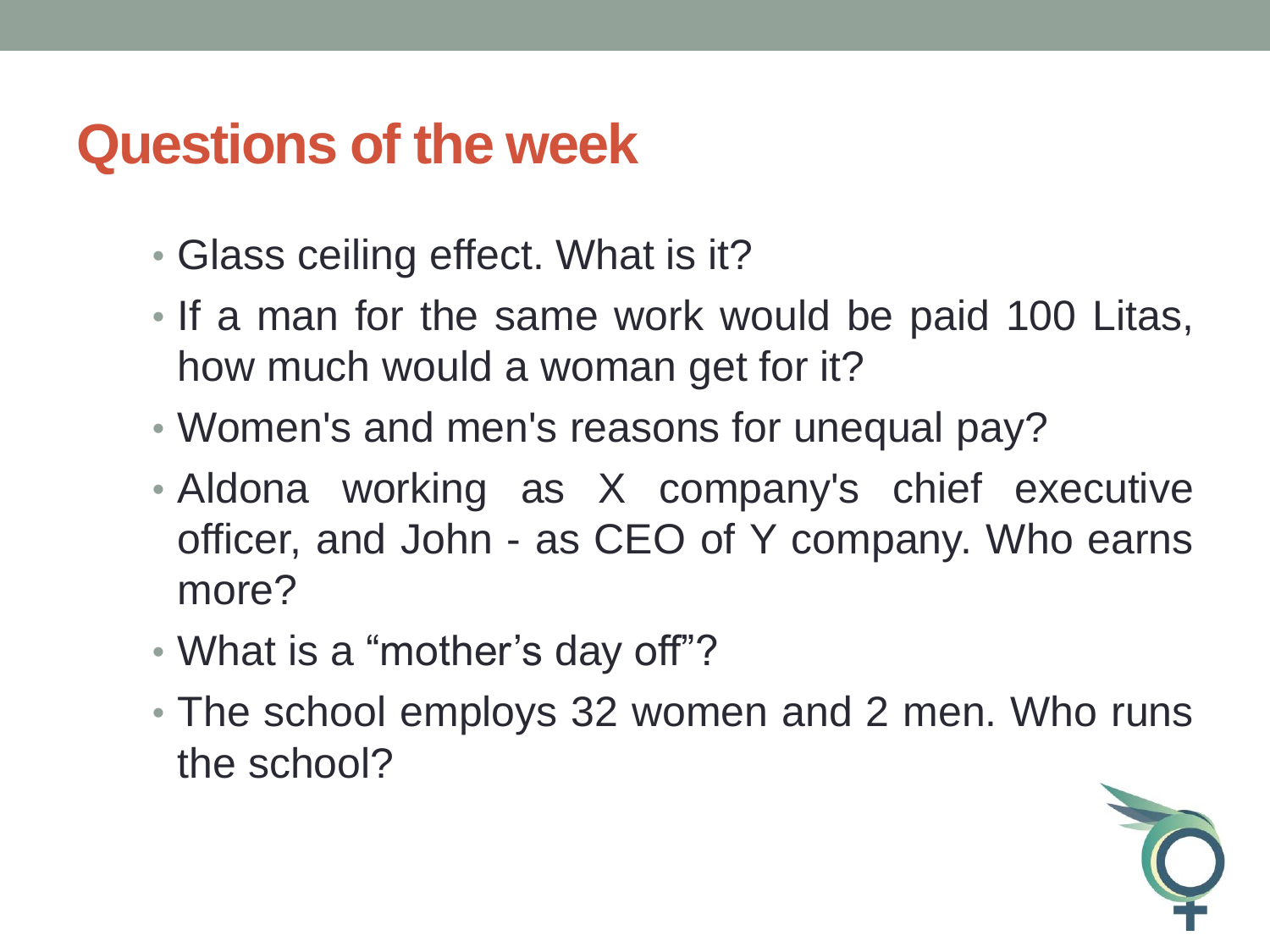#### **Winner of the contest**

- A company or organization not only will be able to be proud of a very significant and important "equal workplace" title, but also will receive a prize provided by sponsors.
- Symbolic prizes will be awarded each week to one of the persons who answered the questions of the week. Selection of the winner is done randomly.

• Logo and moto of the contest

![](_page_16_Picture_4.jpeg)

**Skaldykime "stiklo lubas"!** 

![](_page_16_Picture_6.jpeg)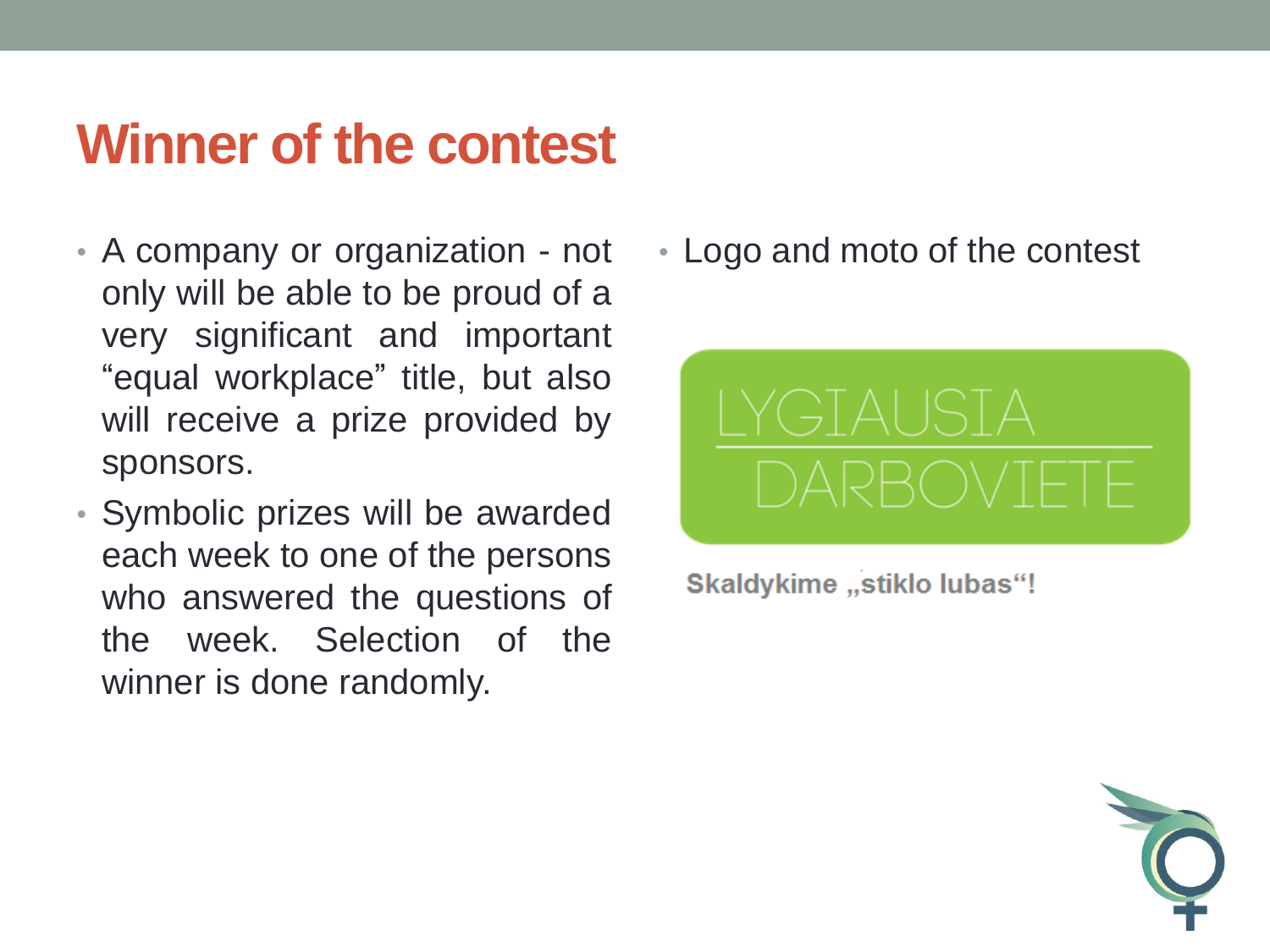# **Equal workplace contest**

- Campaign is launched on Monday, 5 responds received so far. Generated replies example:
- 8. At my workplace persons are employed and promoted:
- -equal opportunities for men and women
- - men has bigger opportunities to be promoted
- -my family responsibilities are an obstacle for my carrier etc.
- Choose: agree…disagree

![](_page_17_Figure_7.jpeg)

#### 8. Mano darbovietėje žmonės įdarbinami ir kyla karjeros laiptais:

![](_page_17_Picture_9.jpeg)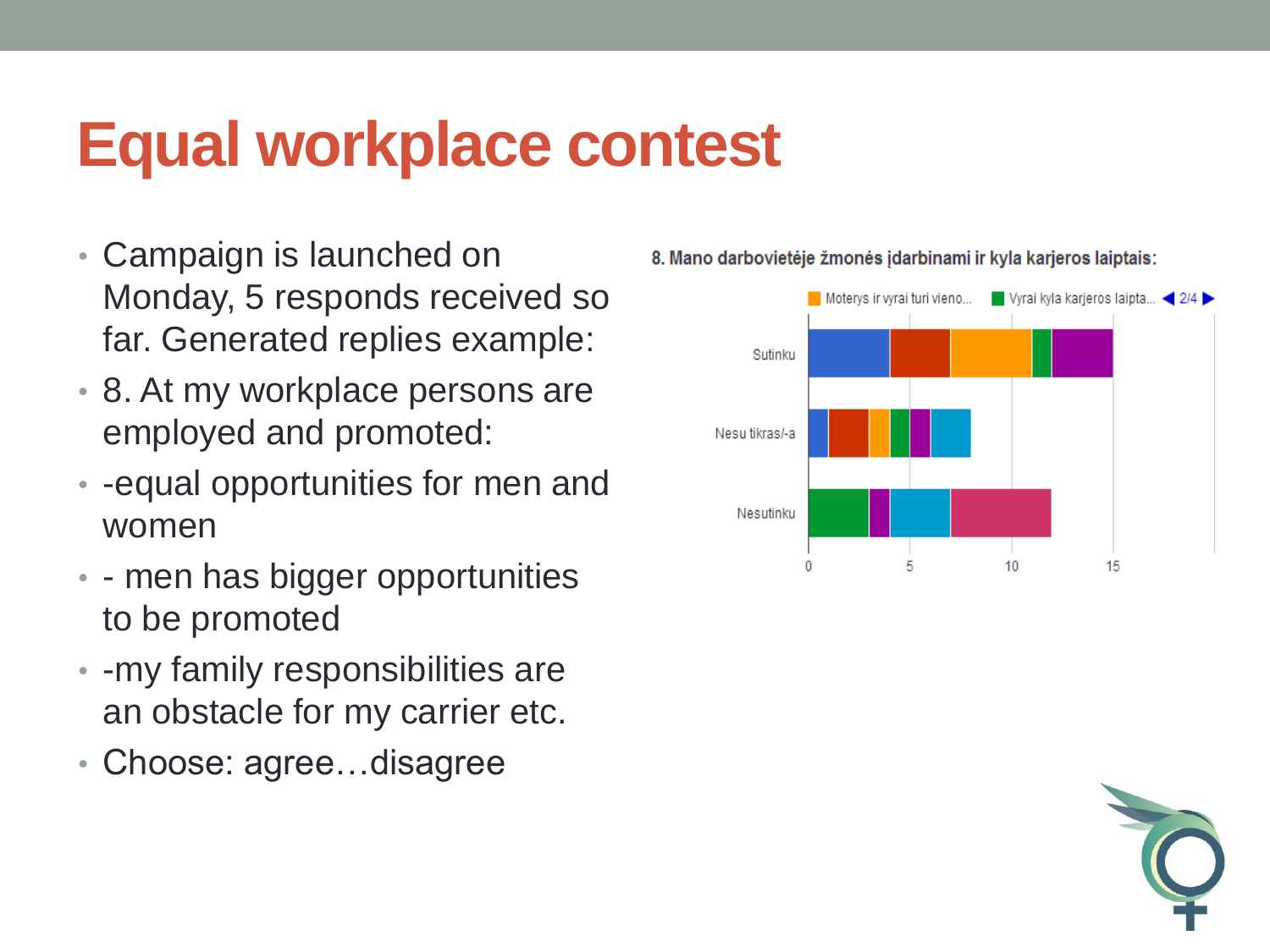# **Equal workplace contest**

- 9. Who has priority while applying to your workplace?
- -man
- - woman
- -gender neutral
- -other

![](_page_18_Figure_6.jpeg)

![](_page_18_Figure_7.jpeg)

![](_page_18_Picture_8.jpeg)